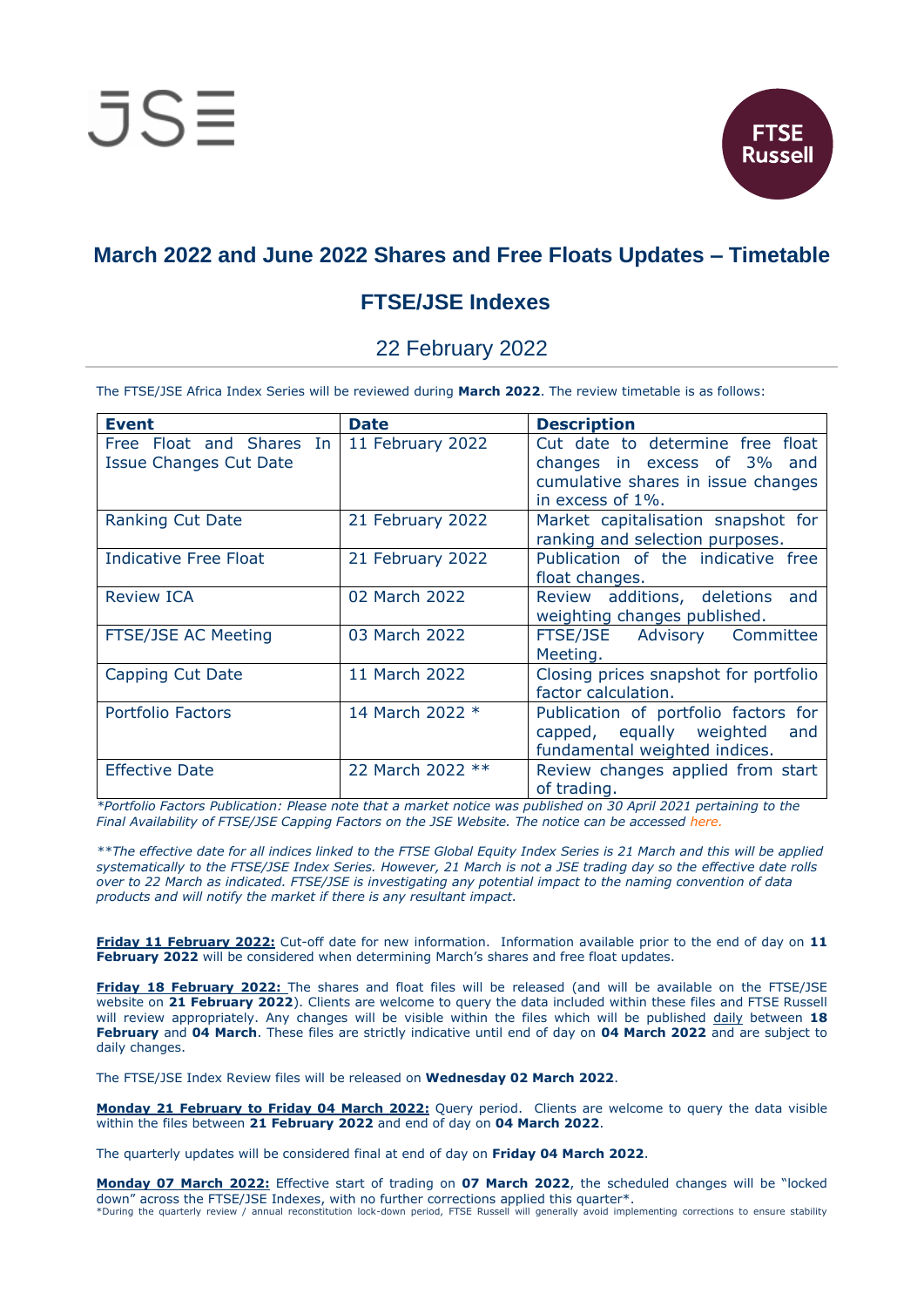during the period prior to the review / reconstitution implementation. However egregious shares and free float errors discovered within the lock-down<br>period or during the week following the review / reconstitution may be c the change places potential price pressure on the company OR if there is a material error of 50% or greater (relative) to index shares. Any corrections during the lock-down period or the week following the review will be implemented with appropriate notice. All other shares and free float errors will be corrected at the following quarterly index review.

**Tuesday 22 March 2022:** From start of trading on **22 March 2022** the quarterly changes will become effective across the FTSE/JSE indexes.

#### **Additional Clarifications**

**Stocks Suspended during the Review Period**: Constituents which are suspended on **Friday 04 March 2022**\* will not have their scheduled review changes implemented regardless of a resumption of trade prior to the review effective date. The scheduled review changes will be implemented T+5 after the review effective date, at the earliest, upon resumption of trade.

If an active constituent suspends on or prior to **Tuesday 15 March 2022\***, the scheduled review changes will be reversed and applied T+5 after the resumption of trade (T+5 after the review effective date, at the earliest). If a suspension occurs on **16 March**, **17 March** or **18 March 2022**, the review changes will proceed as previously communicated\*\*.

\*If there is a confirmed resumption of trade date which occurs prior to the review effective date, the review changes will proceed as scheduled.

\*\*in exceptional circumstances, it may be deemed necessary to reverse the review changes when a company suspends on **16**, **17** or **18 March 2022.**

**Equity Offerings**: In accordance with standard methodology, primary and secondary offerings will continue to be applied with two days' notice when discovered after the review announcement date. However, offerings which would ordinarily become effective at the open on the **Tuesday** - **Friday** prior to the review will instead be implemented simultaneously in conjunction with the review effective date on **22 March 2022** (open). Offerings discovered on the **Thursday** and **Friday** prior to the review will be implemented with two days' notice and therefore subsequent to the review.

#### **Timetable Summary**

| <b>Date</b>                           | <b>Action</b>                                    |
|---------------------------------------|--------------------------------------------------|
| Friday 11 February                    | Shares and Float cut-off date                    |
| Friday 18 February to Friday 04 March | Shares in issue and free float changes published |
| Wednesday 02 March                    | The review files will be published.              |
| Monday 21 February to Friday 04 March | Query period                                     |
| Monday 07 March                       | Lock down period commences from the open         |
| Tuesday 22 March                      | Index review effective from the open             |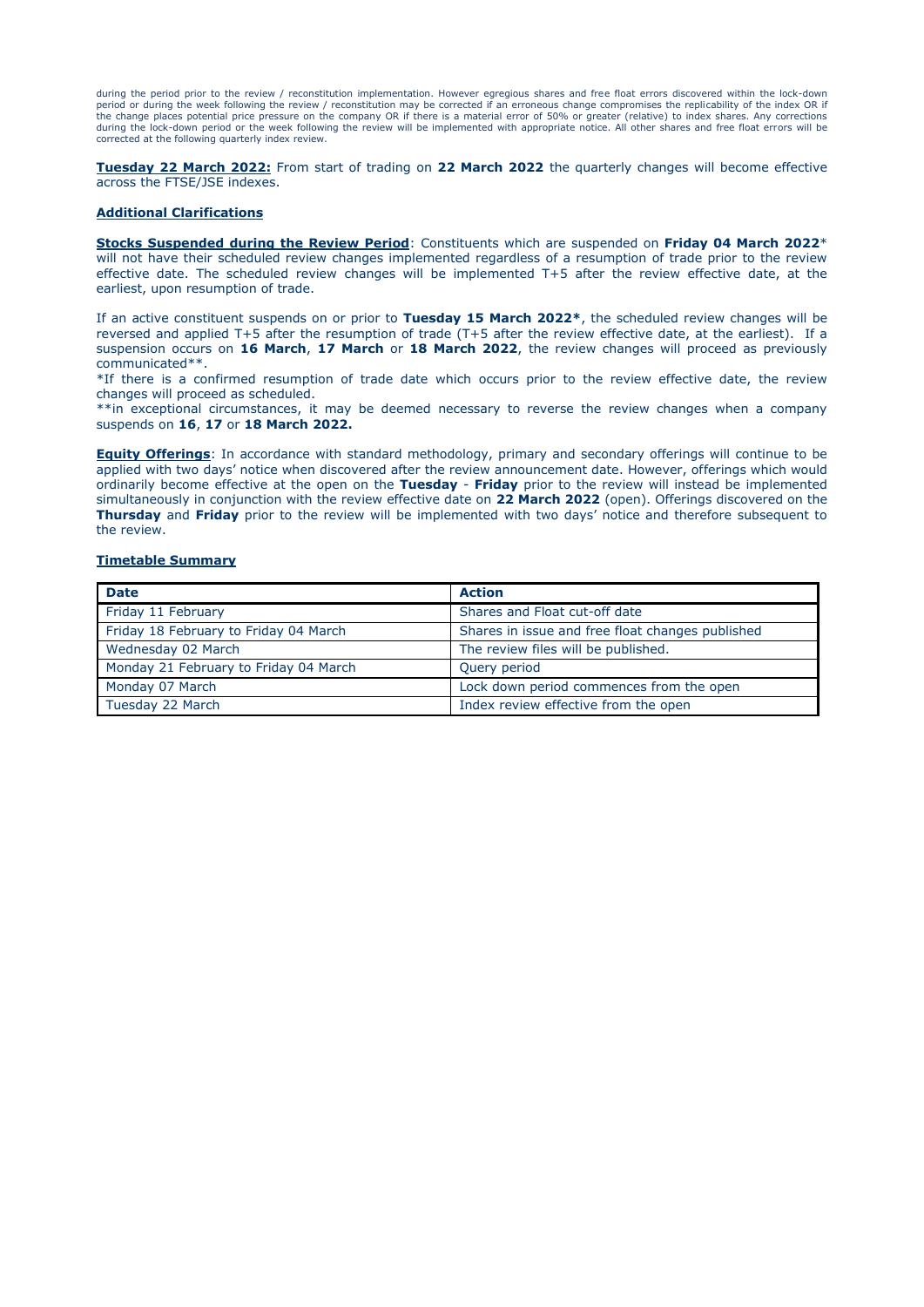FTSE Russell is also pleased to announce the **June 2022 Index Review** timetable as follows:

| <b>Event</b>                                              | <b>Date</b>   | <b>Description</b>                                                                                       |
|-----------------------------------------------------------|---------------|----------------------------------------------------------------------------------------------------------|
| Free Float and Shares In<br><b>Issue Changes Cut Date</b> | 06 May 2022   | Cut date to determine free float<br>and cumulative shares in issue<br>changes.                           |
| <b>Ranking Cut Date</b>                                   | 23 May 2022   | Market capitalisation snapshot for<br>ranking and selection purposes.                                    |
| Indicative Free Float                                     | 23 May 2022   | Publication of the indicative free<br>float changes.                                                     |
| <b>Review ICA</b>                                         | 01 June 2022  | Review additions, deletions<br>and<br>weighting changes published.                                       |
| FTSE/JSE AC Meeting                                       | 02 June 2022  | FTSE/JSE Advisory Committee<br>Meeting.                                                                  |
| Capping Cut Date                                          | 10 June 2022  | Closing prices snapshot for portfolio<br>factor calculation.                                             |
| Portfolio Factors                                         | 13 June 2022* | Publication of portfolio factors for<br>capped, equally weighted<br>and<br>fundamental weighted indices. |
| <b>Effective Date</b>                                     | 20 June 2022  | Review changes applied from start<br>of trading.                                                         |

*\*Portfolio Factors Publication: Please note that a market notice was published on 30 April 2021 pertaining to the Final Availability of FTSE/JSE Capping Factors on the JSE Website. The notice can be accessed [here.](https://clientportal.jse.co.za/Content/ICANoticeItems/FTSE-JSE-Africa/20210430%20Final%20Availability%20of%20FTSE%20JSE%20Capping%20Factors%20on%20the%20JSE%20Website.pdf)*

**Friday 06 May 2022:** Cut-off date for new information. Information available prior to the end of day on **06 May 2022** will be considered when determining June's shares and free float updates.

**Friday 20 May 2022:** The shares and float files will be released (and will be available on the FTSE/JSE website on **23 May 2022**). Clients are welcome to query the data included within these files and FTSE Russell will review appropriately. Any changes will be visible within the files which will be published daily between **20 May** and **03 June**. These files are strictly indicative until end of day on **03 June 2022** and are subject to daily changes.

The FTSE/JSE index review files will also be released on **Wednesday 01 June 2022**.

**Monday 23 May to Friday 03 June 2022:** Query period. Clients are welcome to query the data visible within the files between **23 May 2022** and end of day on **03 June 2022**.

The quarterly updates will be considered final at end of day on **Friday 03 June 2022**.

**Monday 06 June 2022:** Effective start of trading on **06 June 2022**, the scheduled changes will be "locked down" across the FTSE/JSE Indexes, with no further corrections applied this quarter\*.<br>\*During the quarterly review / annual reconstitution lock-down period, FTSE Russell will generally avoid implementing corrections to ensure st

the period prior to the review / reconstitution implementation. However egregious shares and free float errors discovered within the lock-down period or during the week following the review / reconstitution may be corrected if an erroneous change compromises the replicability of the index OR if the change<br>places potential price pressure on the company OR if there is a mate down period or the week following the review will be implemented with appropriate notice. All other shares and free float errors will be corrected at the following quarterly index review.

**Monday 20 June 2022:** From start of trading on **20 June 2022** the quarterly changes will become effective across the FTSE/JSE indexes.

#### **Additional Clarifications**

**Stocks Suspended during the Review Period**: Constituents which are suspended on **Friday 20 May 2022**\* will not have their scheduled review changes implemented regardless of a resumption of trade prior to the review effective date. The scheduled review changes will be implemented T+5 after the review effective date, at the earliest, upon resumption of trade.

If an active constituent suspends on or prior to **Tuesday 14 June 2022\***, the scheduled review changes will be reversed and applied T+5 after the resumption of trade (T+5 after the review effective date, at the earliest). If a suspension occurs on **15 June**, **16 June\*\*\*** or **17 June 2022**, the review changes will proceed as previously communicated\*\*.

\*If there is a confirmed resumption of trade date which occurs prior to the review effective date, the review changes will proceed as scheduled.

\*\*in exceptional circumstances, it may be deemed necessary to reverse the review changes when a company suspends on **15**, **16\*\*\*** or **17 June 2022.**

**\*\*\*Thursday 16 June 2022** is a South African Public Holiday.